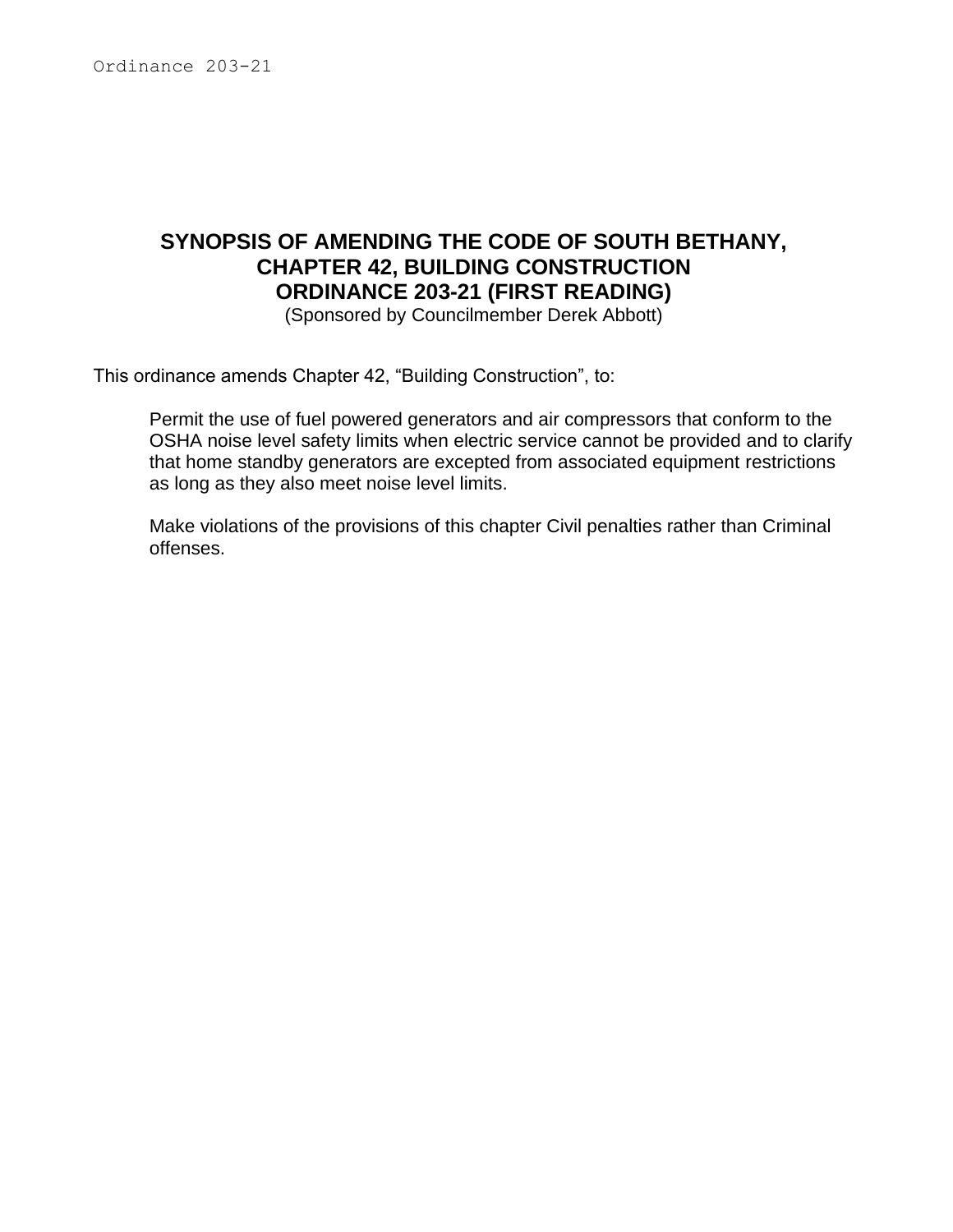Ordinance 203-21



#### **ORDINANCE NO. 203-21**

**AN ORDINANCE TO AMEND** the Code of the Town of South Bethany, Chapter 42, **Building Construction,** to permit the use of fuel powered generators, air compressors and home standby generators that meet OSHA noise limits.

And to make the violation of provisions of this chapter into Civil penalties.

**BE IT HEREBY ENACTED** by the Council of the Town of South Bethany, Sussex County, a majority thereof concurring in Council duly met, that Chapter 42 ("Building Construction") be amended as follows (additions are **underlined** in red text and deletions are highlighted and **marked through**):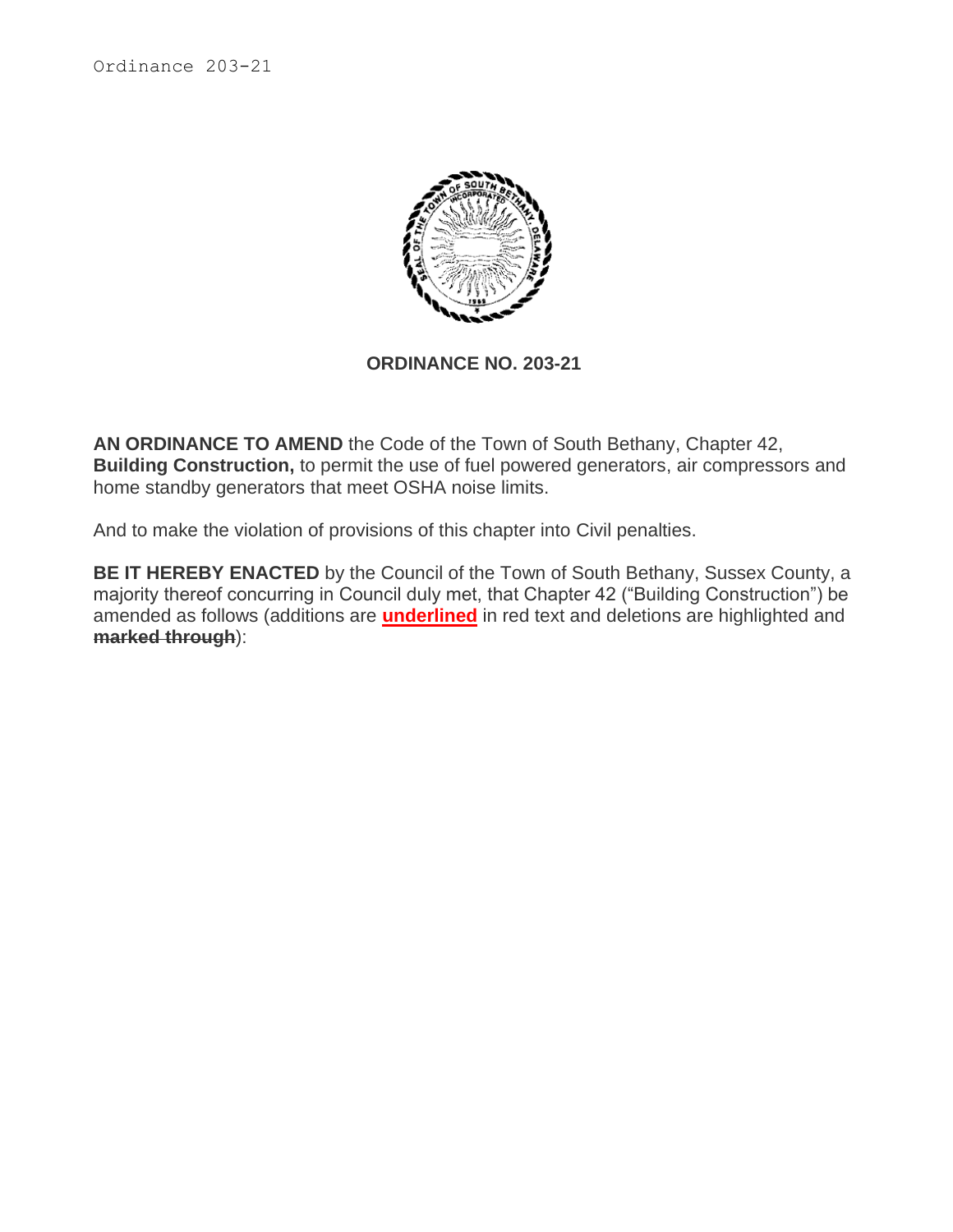§ 42-12. Use of portable construction equipment, including fuel-powered electric generators and fuel-powered air compressors.

[Amended 8-8-2008 by Ord. No. 142-08]

- A. Fuel-powered **portable** generators and fuel-powered **and electric** air compressors**, that produce a noise level of greater than 80 dBA, as measured at a distance of 1M (meter) from the operating equipment,** are prohibited within the corporate limits of the Town of South Bethany, except pile drivers and commercial welding equipment, for construction purposes. Exceptions to this prohibition may be approved by the Town for a limited period of time in the event of emergencies that affect the electric company. **Fuel-powered generators and air compressors may only be used if electrical service cannot be provided by the electric utility. Such equipment may only be operated within the timeframes specified by the building permit. The 80 dBA noise limit also applies to standby emergency generators used to supply household power during an electrical outage.** [Amended 12-12-2008 by Ord. No. 147-08]
- B. No vehicles or portable construction equipment may be parked on any public property or street within the corporate limits of the Town of South Bethany except during actual construction.Floating construction equipment may not be docked, anchored or left unattended in Town waterways, except as authorized below.
	- (1) Such vehicles or portable equipment may be parked on private property or docked in Town waterways adjacent to such property only during such time as a valid permit for construction requiring such equipment is in effect for said property and for the minimal reasonable time for which such equipment is required. Such permit shall be prominently displayed on the property.
	- (2) Any person operating, driving or moving any such vehicle or portable equipment on anystreet, highway, waterway or private property within the corporate limits of the Town of South Bethany, in conformity with state law, shall be liable for all damage sustained thereto. Whenever such person is not the owner of such vehicle or equipment but is operating, driving or moving the same with the express or implied permission of said owner, the owner and/or the operator, driver or mover shall be jointly and severally liable for any such damage.

### § 42-13. Commercial trailers.

#### [Amended 2-8-2013 by Ord. No. 167-12]

Commercial trailers used for storage of tools, equipment, and materials, or used as a temporary office during and in connection with the construction may be parked on the property on which construction is in progress. Said trailer shall be removed prior to issuance of a certificate of compliance/occupancy.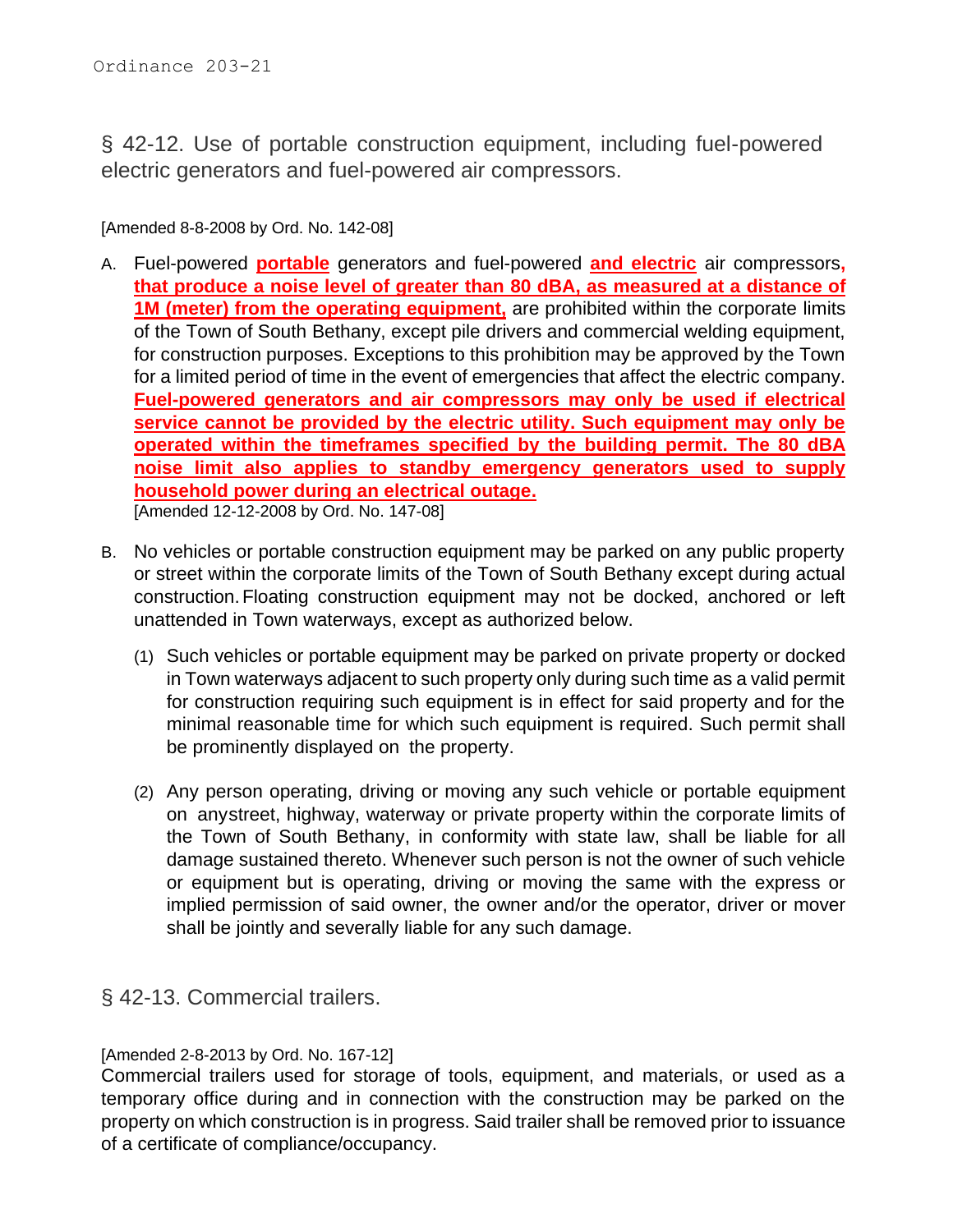§ 42-14. Construction signs.

[Amended 7-12-1996 by Ord. No. 57-96; 2-8-2002 by Ord. No. 107-01; 2-8-2013 by Ord. No. 167-12] One sign may be permitted for all building contractors, one for all professional firms and one for all lending institutions involved in the construction, enlargement, reconstruction or repair of a structure. Each such sign shall not exceed six square feet in area. Only freestanding signs are permitted. The height of each sign shall not exceed three feet in height. Each sign shall be removed upon completion of the project and prior to issuance of the certificate of compliance/occupancy.

§ 42-14.1. Environmental protection.

[Added 6-8-2001 by Ord. No. 98-01; amended 2-8-2013 by Ord. No. 167-12]

- A. Prior to the start of construction, the permittee shall install a silt fence in accordance with StandardDetail 19 of the Sussex Conservation District. The silt fence shall extend along all side and rear property lines.
- B. Within three days of completion of the footing or piles, the permittee shall install a stabilized construction entrance in accordance with the standard detail maintained by the Code EnforcementConstable.
- C. Any excess materials, mud, etc., or other debris that is tracked on the roads shall be removed daily.
- D. Both the stabilized entrance and the silt fence shall be maintained throughout the project but shallbe removed prior to issuance of the certificate of compliance/occupancy and only after all final grading and stabilizing ground cover is in place.
- E. The use of any property, other than the construction site itself, for construction or other related activities shall require the advance written approval of the affected property owner. Restoration and cleanup shall be in accordance with the applicable provisions of the Town codes and the owner's approval.
- F. The Code Enforcement Constable may waive any of the requirements of this section when, in his judgment, the project is of such a nature, that the ground remains stabilized so that the environmental protection required by this section is not necessary.

§ 42-14.2. Site sanitation.

[Added 6-8-2001 by Ord. No. 98-01; amended 2-8-2013 by Ord. No. 167-12]

A. Within three days of completion of the footing or installation of the piles, the permittee shall place atransportable rubbish container on the construction site. This container shall be trailer- or truck- mounted or may be a commercial roll-off type. A trash enclosure is not permitted. The permittee must prevent any debris from blowing out of the rubbish container.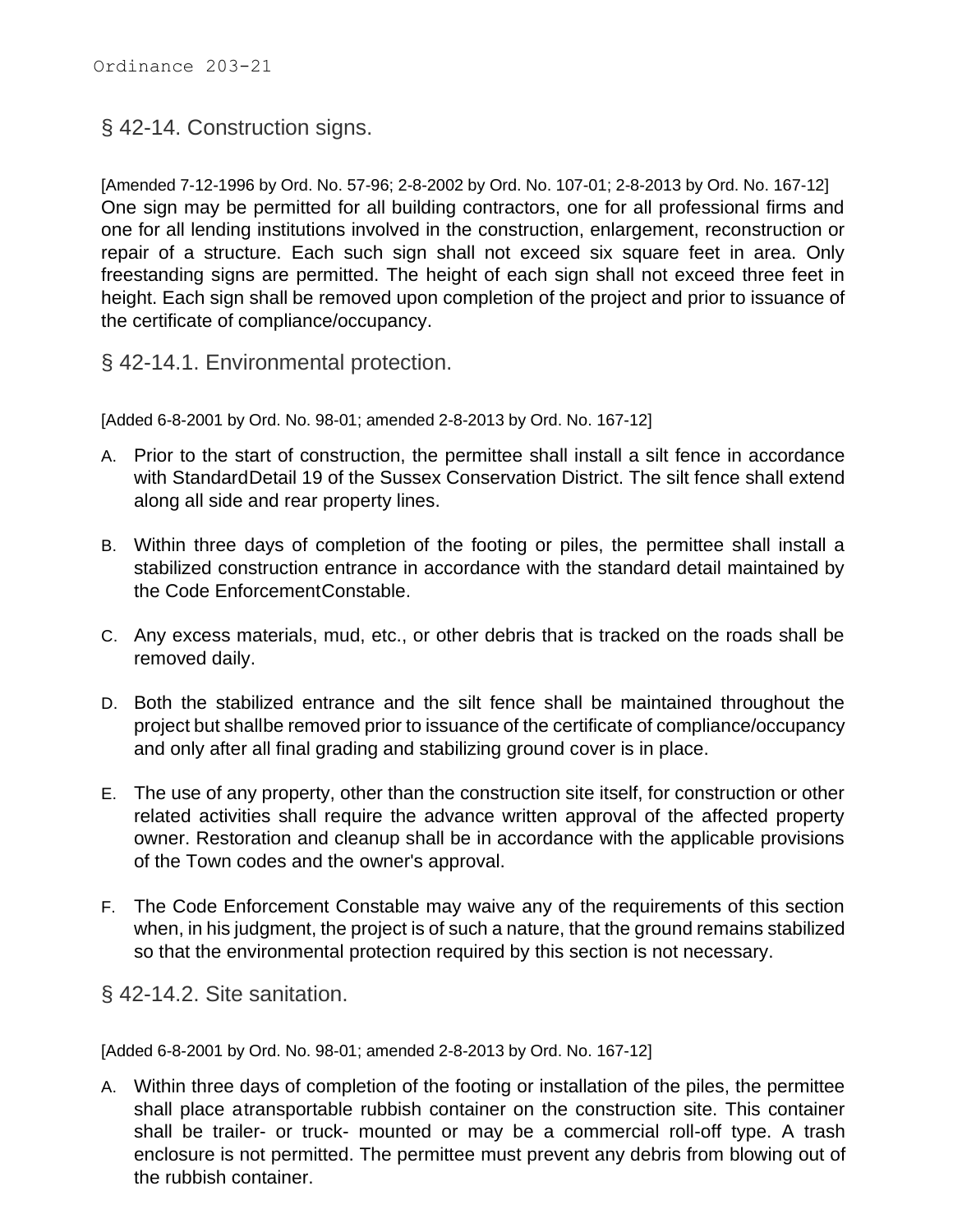- B. For all construction when water or sewer is disconnected, or the plumbing fixtures removed, thepermittee shall place a portable toilet on the site.
- C. Both the rubbish container and portable toilet shall be removed prior to the issuance of acertificate of compliance occupancy.
- § 42-14.3. Periods of prohibited construction.

[Added 2-8-2013 by Ord. No. 167-12; amended 11-14-2014 by Ord. No. 174-14]

No construction work shall be conducted between the hours of 6:00 p.m. and 8:00 a.m. by any contractor or between the hours of 8:00 p.m. and 8:00 a.m. by any property owner. With the exception of repairs and maintenance, no construction work shall be performed on any Saturday or national holiday from May 15 through September 15, or any Sunday throughout the year, other than by owners or their family members working on their own properties. Emergency repairs may be made at any time.For the purpose of this section, the definition of "construction" shall include:

- A. Construction as defined in Zoning Code, Article III, § [145-3B.](https://www.ecode360.com/print/8880643#8880643)
- B. Delivery or pickup of materials, equipment, machinery, rubbish containers and portable toilets.
- C. Prework or post-work activities, including but not limited to running of equipment; operatingmachinery; mixing of concrete or mortar; assembling or disassembling of scaffolding; placing or removing ladders; loading, stacking or unloading of materials.
- D. It shall be the responsibility of the property owner or his agent to inform delivery companies of these restrictions. The property owner or his agent shall be subject to the penalties for violationsby delivery companies.
- E. For purposes of this section, "owner" is defined as and is limited to the person(s) or entity owning the property.

### § 42-15. Fees.

[Amended 6-14-1996 by Ord. No. 56-96; 12-8-2000 by Ord. No. 94-00; 2-8-2002 by Ord. No. 107-01; 4-8-2005 by Ord. No. 132-05]

- A. No permit, certificate of special exception or variance shall be issued unless or until the required costs, charges, fees and expenses as required have been paid in full, nor shall any action betaken on proceedings before the Board of Adjustment unless or until the required costs, charges, fees and expenses have been paid in full. Such fees shall be as set by resolution of the Town Council and are available in the Town Office.
- B. Fees shall be doubled if a permit is not obtained prior to beginning of construction. In addition, penalties specified in § [42-16](https://www.ecode360.com/print/8879868#8879868) are applicable.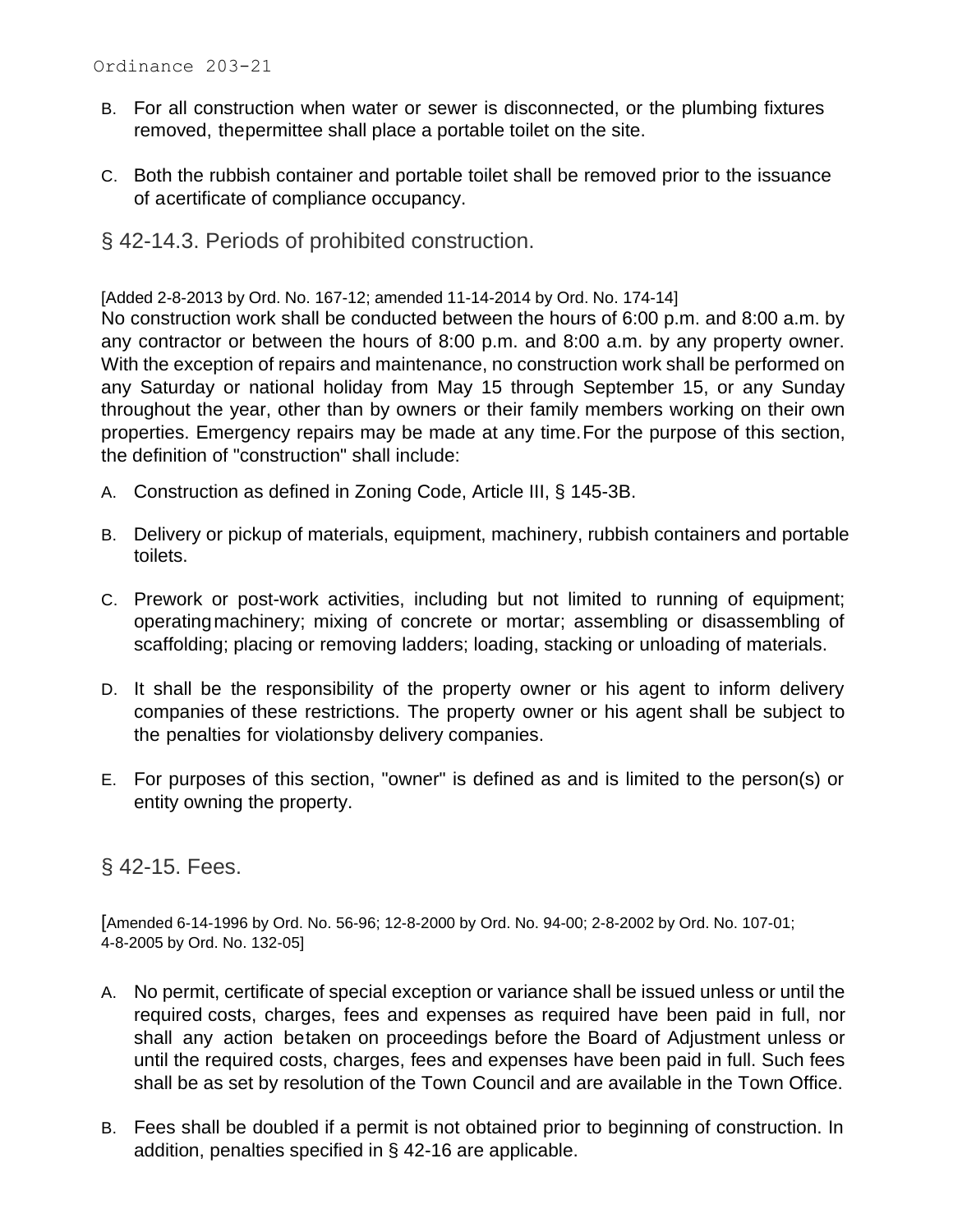## § 42-15.1. Contractor responsibility for damage to public right-of-way.

[Added 2-12-1999 by Ord. No. 82-98]

- A. General contractors, and/or the property owner, shall be liable for the cost of damage to the Town's right-of-way caused by the general contractor, subcontractors or by delivery vehicles of construction materials, equipment, trash collection containers and the like. Contractors, and/or the property owner, who are judged by the Code Enforcement Constable or Town Manager and/or the Public Works Department to be causing or to have caused or allowed to be caused such damage (including paved streets and unpaved shoulders) shall be liable for the cost of repairing such damage. [Amended 2-8-2002 by Ord. No. 107-01]
- B. Repair of damages to the paved street portion of a right-of-way shall be completed by the Town, according to Town specifications and policies, using a contractor from its established list ofcontractors and according to a timetable determined by the Public Works Department. Repair of damages to the unpaved portion of the right-of-way (including but not limited to shoulders, swales and drainage systems) shall be the responsibility of the general contractor who caused or allowed to be caused said damage and who shall restore the right-of-way to its original condition as specified by the Public Works Department.
- C. The fees charged to contractors for such repairs to the paved streets will be according to the most recent Town specifications and policies to be predetermined by the Public Works Department. Payment of such fees by contractors to the Town will be due immediately upon the issuance of a statement by the Town.
- D. Contractors shall acknowledge, by signature, as a condition for receiving their annual license from the Town, their acceptance of liability of the cost of repairing such damage and the Town's specifications and policies thereto.
- E. Contractors who are causing or have caused such damage or who fail to pay repair fees immediately or fail to do restoration work immediately will be subject to a stopwork order, revocation of license, court proceedings and/or penalties and fines.

§ 42-16. Penalties for offenses.

[Amended 9-8-1995 by Ord. No. 50-95; 2-8-2002 by Ord. No. 107-01]

Violation of the provisions of this chapter or failure to comply with any of its requirements shall **constitute a misdemeanor be** punishable by a **civil penalty not less than \$100 nor exceeding \$300as as defined in the Town's fee schedule** for each offense. Whenever a person shall have been notified in writing, certified mail, return receipt requested, by the Code Enforcement Constable or Town Manager or other **authorized Town** official **or by service of a summons** thathe is violating a specific provision of this chapter, each day that he shall continue the violation shall constitute a separate offense punishable by like **penalty** fine. The owner or tenant of any building, structure, premises or part thereof and any architect, builder, contractor, agent or other person who commits, participates in, assists in or maintains such violations may **each be found guilty of a separate offense and also**